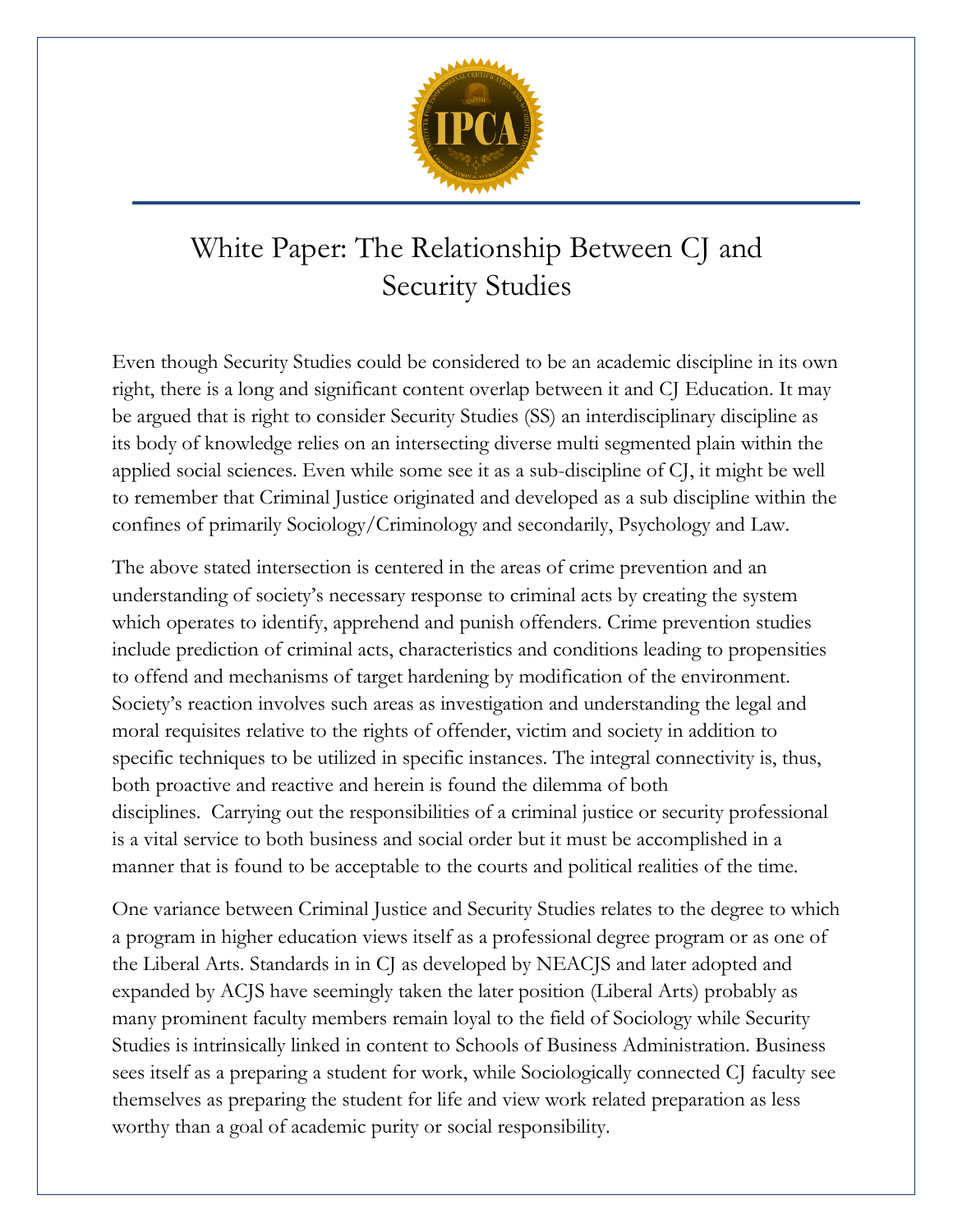IPCA hopes to bridge the divide by recognizing the need for critical thinking and a disciplined though philosophically open mind set combined with the recognition that the interest of society is served in the private as well as the public sector and business is the logical partner of high academic standards as it contributes to their bottom line by having the best and brightest choose a professional career. We will encourage students to accept the challenge by mastering a professional and scientifically orientated program which still combines elements of the humanities to increase the level of understanding the human condition which accounts for choice and seeming determinist response. By increasing the quality of applicants and their preparation in such areas as business systems and management, computer engineering, forensic accounting and cyber-criminal enterprise, the business of crime and civil disorder will be adversely affected.

One way of looking at the issues at hand is to consider that which blocks the acceptance of course work designed to meet the needs of the world of work and wealth creation. Many traditional faculty members see that higher education educates while business trains. Colleges promote intellectual growth while business stifles the creative spirit by narrowing the focus of the employed individual's expectations. There exists a created dichotomy of education vs. training and many Liberal Arts loyalists in academia see value only in the abstract intellectual preparation of a student who exists in a college or university for the sole purpose of being educated. Few question what the student expects or wants. Fewer consider what parents expect or want and almost no one openly discusses what the business community expects or wants except in derision or when administrators demand accountability when student numbers decrease or a neighboring discipline encroaches on the limited pool. Even when students, parents and business want the student to acquire marketable skills and to be prepared to get a job, many academics remain unimpressed. Faculty nonbelievers and administrators can recall many times being criticized for stating that meeting the expectations and needs of the student is or should be a primary job for departments and faculty.

It is hoped that faculty in an emergent discipline will focus on student outcomes instead of creating separation between the goals of system participants. Let us look to what is necessary to fulfill competencies necessary in life action including job task performance and design curriculum which assures a greater probability of success. SS often requires more than a CJ degree as the criminal environment is more specific occurring within the framework of a business enterprise.

The security personnel are employees of a specific entity the primary goal of which is to make money by reducing costs of operation. The security professional must report to